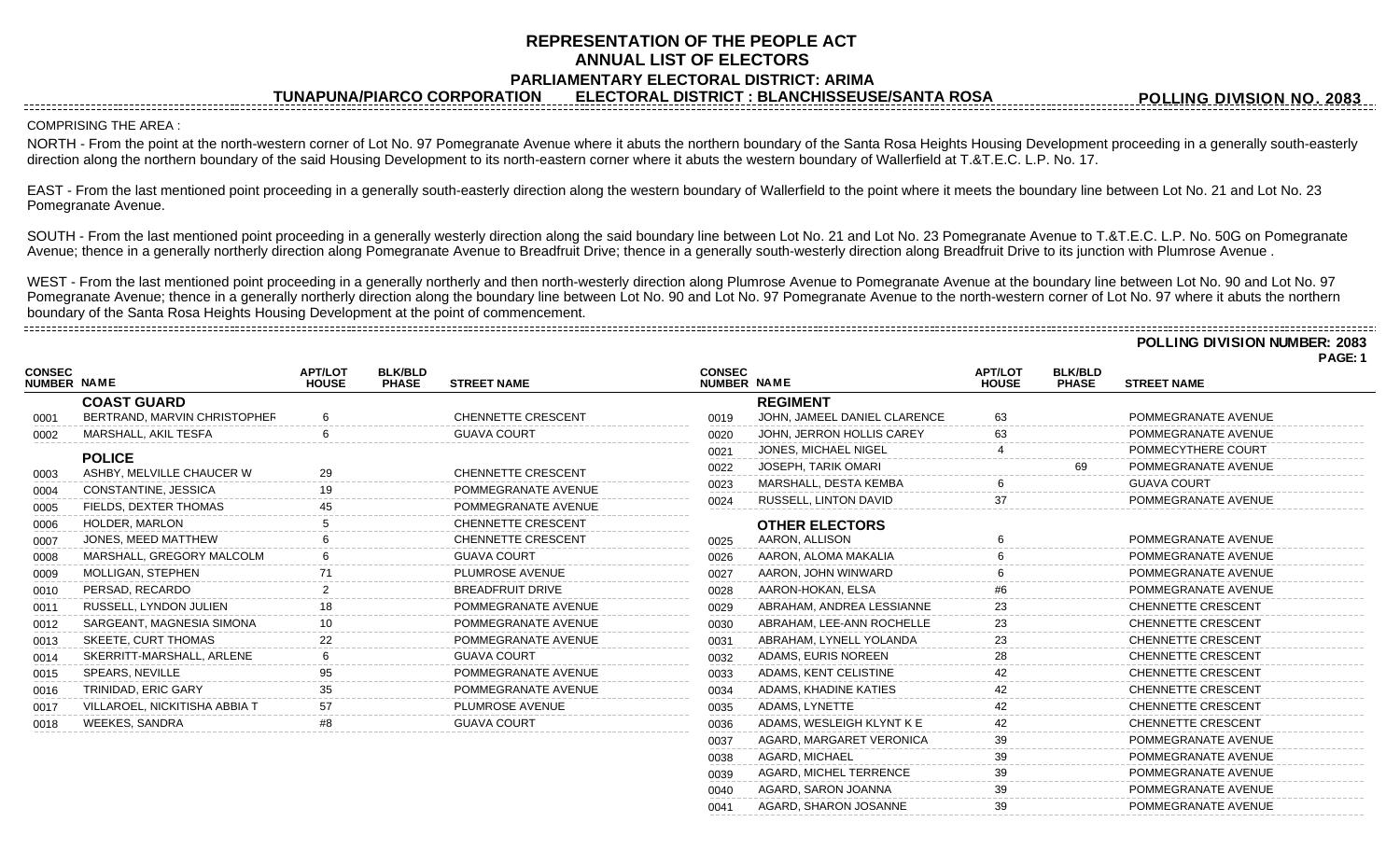| CONSEC<br><b>NUMBER NAME</b> |                                | <b>APT/LOT</b><br><b>HOUSE</b> | <b>BLK/BLD</b><br><b>PHASE</b> | <b>STREET NAME</b>        | <b>CONSEC</b><br>NUMBER NAME |                               | <b>APT/LOT</b><br><b>HOUSE</b> | <b>BLK/BLD</b><br><b>PHASE</b> | <b>STREET NAME</b>        |  |
|------------------------------|--------------------------------|--------------------------------|--------------------------------|---------------------------|------------------------------|-------------------------------|--------------------------------|--------------------------------|---------------------------|--|
| 0042                         | AGARD, TRICIA NICOLE           | 39                             |                                | POMMEGRANATE AVENUE       | 0086                         | AYRES, MARVIN ANTHONY         | $12 \overline{ }$              |                                | CHENNETTE CRESCENT        |  |
| 0043                         | ALBERT-NICHOLAS, DENNISCIA LEA |                                |                                | POMMECYTHERE COURT        | 0087                         | BALKARANSINGH, LOUISE         |                                |                                | POMMEGRANATE AVENUE       |  |
| 0044                         | ALEXANDER, ALBERT JOSEPH       | 55                             |                                | POMMEGRANATE AVENUE       | 0088                         | BARKER, SHERRIE ANDREA        | 51                             |                                | PLUMROSE AVENUE           |  |
| 0045                         | ALEXANDER, CAMEKA LATRICIA T   |                                | #51                            | PLUMROSE AVENUE           | 0089                         | <b>BAXTER, JOHN PETER</b>     | 91                             |                                | POMMEGRANATE AVENUE       |  |
| 0046                         | ALEXANDER, CASSANDRA M         | -31                            |                                | <b>CHENNETTE CRESCENT</b> | 0090                         | BECKLES, JASON MILTON IRWIN   | 47                             |                                | PLUMROSE AVENUE           |  |
| 0047                         | ALEXANDER, DENISE CONSUELO A   | # 51                           |                                | PLUMROSE AVENUE           | 0091                         | BEEPATH, LAURA RADICA         | 18                             |                                | <b>BREADFRUIT DRIVE</b>   |  |
| 0048                         | ALEXANDER, EVA                 | 51                             |                                | PLUMROSE AVENUE           | 0092                         | BEEPATH, LEERA PREMAWATEE     | 18                             |                                | <b>BREADFRUIT DRIVE</b>   |  |
| 0049                         | ALEXANDER, JULIANA             | 36                             |                                | POMMEGRANATE AVENUE       | 0093                         | BEEPATH, SOOKDEO              | 18                             |                                | <b>BREADFRUIT DRIVE</b>   |  |
| 0050                         | ALEXANDER, NIKOSI EMMANUEL R   | #31                            |                                | CHENNETTE CRESCENT        | 0094                         | BEEPATH, TARA RAMKALIA        | 802                            |                                | <b>BREADFRUIT DRIVE</b>   |  |
| 0051                         | ALEXANDER, TRACY ANN LINSEA    | 55                             |                                | POMMEGRANATE AVENUE       | 0095                         | BENNY, ALFRED                 | 61                             |                                | PLUMROSE AVENUE           |  |
| 0052                         | ALEXIS, CHRISTIAN ANTHONY      | # 61                           |                                | POMMEGRANATE AVENUE       | 0096                         | BENNY, ALYSSA JEWEL ASHIMA    | 61                             |                                | PLUMROSE AVENUE           |  |
| 0053                         | ALEXIS, FELIX CHRISTOPHER      | 61                             |                                | POMMEGRANATE AVENUE       | 0097                         | BENNY, ARIEL JOSH GUIELMO     | 61                             |                                | PLUMROSE AVENUE           |  |
| 0054                         | ALEXIS, LAWRENCE               | 23                             |                                | POMMEGRANATE AVENUE       | 0098                         | BERTRAND, MERLE CYNTHIA       | # 6                            |                                | <b>CHENNETTE CRESCENT</b> |  |
| 0055                         | ALEXIS, MARGARET CYNTHIA       | 23                             |                                | POMMEGRANATE AVENUE       | 0099                         | BERTRAND-JONES, SHARON V      | 6                              |                                | <b>CHENNETTE CRESCENT</b> |  |
| 0056                         | ALFRED, JONATHAN WENDELL MAR   | 95                             |                                | POMMEGRANATE AVENUE       | 0100                         | <b>BLAISE, ANN-MARIE</b>      | 23                             |                                | <b>CHENNETTE CRESCENT</b> |  |
| 0057                         | ALPHONSO, LORNA CHRISPINE      | 3                              |                                | CHENNETTE CRESCENT        | 0101                         | <b>BOISSIERE, ANDRE</b>       | 842                            |                                | <b>CHENNETTE CRESCENT</b> |  |
| 0058                         | ALPHONSO-KNIGHTS, GABRIELLA C  | 3                              |                                | CHENNETTE CRESCENT        | 0102                         | BOUCAUD-GAJADHAR, ROXANNA A   | 75                             |                                | PLUMROSE AVENUE           |  |
| 0059                         | ALVAREZ, EMROL                 |                                |                                | POMMEGRANATE AVENUE       | 0103                         | BROWN DAVIDSON, JERMIMA O     | 13                             |                                | <b>CHENNETTE CRESCENT</b> |  |
| 0060                         | ALVAREZ, QUASIE EMROL C        |                                |                                | POMMEGRANATE AVENUE       | 0104                         | BRUCE, ROSEANNE DENELLE       | 7                              |                                | <b>CHENNETTE CRESCENT</b> |  |
| 0061                         | ALVAREZ, ROSE THERESA          |                                |                                | POMMEGRANATE AVENUE       | 0105                         | BRUMBLE, ANTHONY              | #85                            |                                | POMMEGRANATE AVENUE       |  |
| 0062                         | AMOROSO, AKEEL ABRAHAM         | # 105                          |                                | PLUMROSE AVENUE           | 0106                         | <b>BRUMBLE, HENRIETTA</b>     | 85                             |                                | POMMEGRANATE AVENUE       |  |
| 0063                         | AMOROSO, ALLEYAH ABBIE-ANN     | # 105                          |                                | PLUMROSE AVENUE           | 0107                         | <b>BRUMBLE, REIA MARGARET</b> | 85                             |                                | POMMEGRANATE AVENUE       |  |
| 0064                         | ANDREW, ANDEL EDWIN MICHAEL    | 75                             |                                | PLUMROSE AVENUE           | 0108                         | BRUZUAL-ROBINSON, WENDY B     | #32                            |                                | POMMEGRANATE AVENUE       |  |
| 0065                         | ANDREWS, GRACIE ANGELA         | 75                             |                                | POMMEGRANATE AVENUE       | 0109                         | CAMPBELL, ELIZABETH-ANN       | 71                             |                                | POMMEGRANATE AVENUE       |  |
| 0066                         | ANDREWS, KAYODE MARTIN         | 75                             |                                | POMMEGRANATE AVENUE       | 0110                         | CAMPBELL, EMILY FRANCES       | 71                             |                                | POMMEGRANATE AVENUE       |  |
| 0067                         | ANDREWS, MARTIN                | 75                             |                                | POMMEGRANATE AVENUE       | 0111                         | CAMPBELL, FRANCES ANN         | 71                             |                                | POMMEGRANATE AVENUE       |  |
| 0068                         | ANDREWS, PAULINE NATASHA       |                                |                                | <b>GUAVA COURT</b>        | 0112                         | CAMPBELL, TREVOR ALEXANDER    | 48                             |                                | PLUMROSE AVENUE           |  |
| 0069                         | ANDREWS, TIMOTHY SHERRIDON J   | #4                             |                                | <b>GUAVA COURT</b>        | 0113                         | CAMPO, SHAMA PHULMATEE        | 852                            |                                | POMMEGRANATE AVENUE       |  |
| 0070                         | ANNANDSINGH, ALEC MIKAIL       | #59                            |                                | POMMEGRANATE AVENUE       | 0114                         | CAMPO-TAYLOR, TENILLE         | 33                             |                                | POMMEGRANATE AVENUE       |  |
| 0071                         | ANNANDSINGH, NATASHA NAOMI     | 59                             |                                | POMMEGRANATE AVENUE       | 0115                         | CARABI, ARLENE MAUREEN        | 5                              |                                | CHENNETTE CRESCENT        |  |
| 0072                         | ASHBY, ABIGAIL CELICIA         | 29                             |                                | CHENNETTE CRESCENT        | 0116                         | CAYENNE, BERNADETTE PEARL     | 25                             |                                | POMMEGRANATE AVENUE       |  |
| 0073                         | ASHBY, ELLISON MELVILLE LUTHUL | 48                             |                                | POMMEGRANATE AVENUE       | 0117                         | CELESTINE, GERARD             |                                |                                | POMMEGRANATE AVENUE       |  |
| 0074                         | ASHBY, JALEEL AKHIR NKOSI      | 29                             |                                | CHENNETTE CRESCENT        | 0118                         | <b>CHAMBERS, INGRID</b>       | 18                             |                                | POMMEGRANATE AVENUE       |  |
| 0075                         | ASHBY, LYSANIA MELVIR          | 29                             |                                | CHENNETTE CRESCENT        | 0119                         | CHAMBERS-RUSSELL, CANDICE M   | 18                             |                                | POMMEGRANATE AVENUE       |  |
| 0076                         | ASHBY, OLAYINKA ARIELLE ABINA  | # 48                           |                                | POMMEGRANATE AVENUE       | 0120                         | CHANCE, SANDRA                | 97                             |                                | POMMEGRANATE AVENUE       |  |
| 0077                         | ASHBY, VIRGINIA                | 29                             |                                | CHENNETTE CRESCENT        | 0121                         | CHARLES, GERARD KENRICK       | 93.                            |                                | PLUMROSE AVENUE           |  |
| 0078                         | ASSALAM, HASSAN SALAHODEEN T   | 5                              |                                | POMMECYTHERE COURT        | 0122                         | CHARLES, JUMA                 |                                |                                | CHENNETTE CRESCENT        |  |
| 0079                         | AUGUSTUS, AMELIA SHANIA GABRI  | #69                            |                                | POMMEGRANATE AVENUE       | 0123                         | CHARLES, PATRICIA             |                                |                                | PLUMROSE AVENUE           |  |
| 0080                         | AUSTIN, ADANNA JAMILA          | 31                             |                                | POMMEGRANATE AVENUE       | 0124                         | <b>CHARLES, PERSIS</b>        | 38                             |                                | POMMEGRANATE AVENUE       |  |
| 0081                         | AUSTIN, PHYLIS ETHEL           | 31                             |                                | POMMEGRANATE AVENUE       | 0125                         | CHARLES-MC INTYRE, GEORGIA    | 48                             |                                | <b>CHENNETTE CRESCENT</b> |  |
| 0082                         | AUSTIN, RANDOLPH               | #31                            |                                | POMMEGRANATE AVENUE       | 0126                         | CHIN-YAN, DEXTER              |                                |                                | POMMEGRANATE AVENUE       |  |
| 0083                         | AYERS, BERNADINE LENORE        | 97                             |                                | PLUMROSE AVENUE           | 0127                         | CHIN-YAN, GIOVANNA D'KIAH     |                                |                                | POMMEGRANATE AVENUE       |  |
| 0084                         | AYERS, COLLINSWORTH JUNIOR     | 97                             |                                | PLUMROSE AVENUE           | 0128                         | CHIN-YAN, REBEKAH SHARON ROSI |                                |                                | POMMEGRANATE AVENUE       |  |
|                              | AYRES, KESTON ANTHONY ROSS     | # 12                           |                                | CHENNETTE CRESCENT        | 0129                         | CHONG ASHING, CHARLES MANFRE  | 19                             |                                | BREADFRUIT DRIVE          |  |
| 0085                         |                                |                                |                                |                           |                              |                               |                                |                                |                           |  |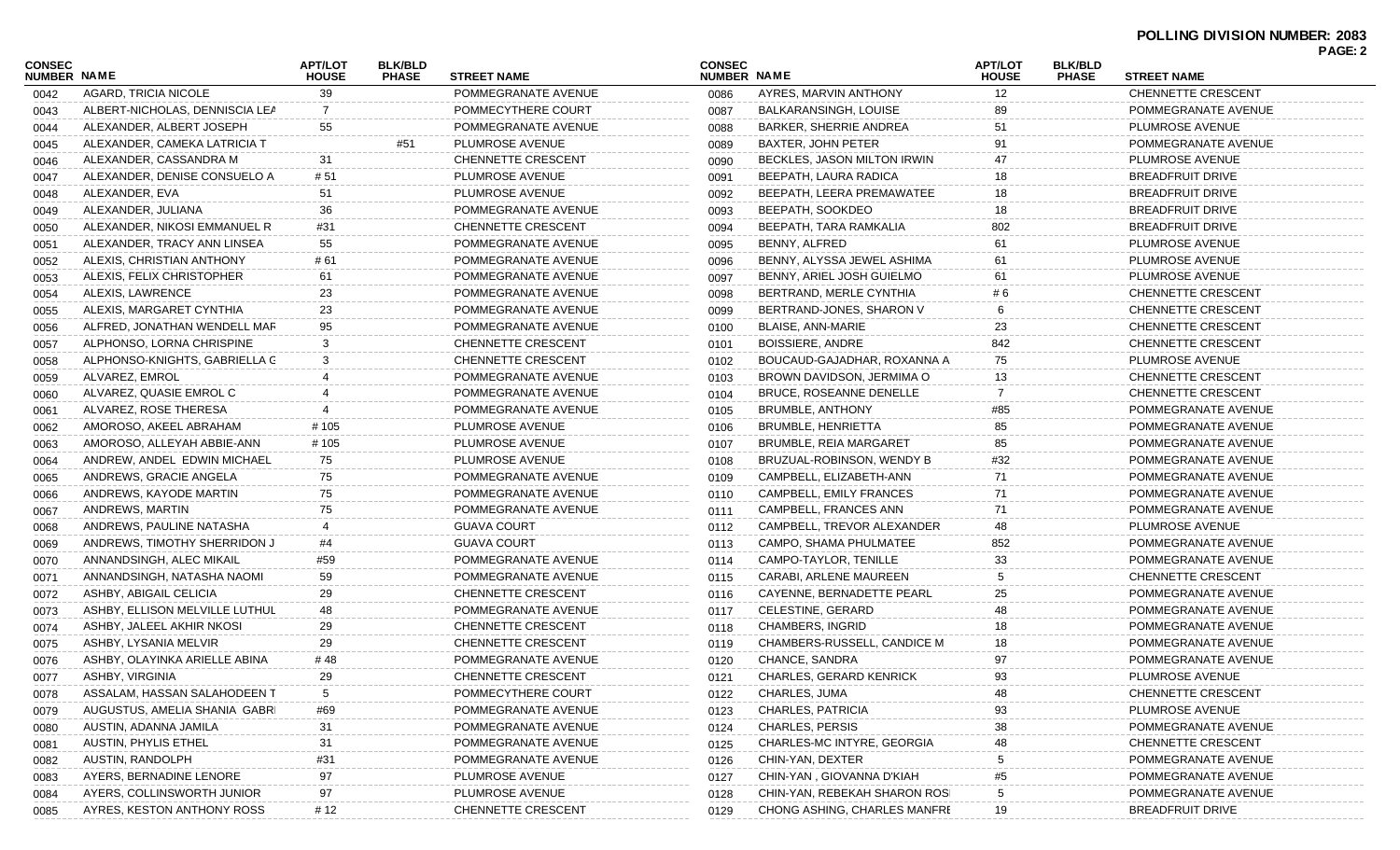| <b>CONSEC</b><br>NUMBER NAME |                                   | <b>APT/LOT</b><br><b>HOUSE</b> | <b>BLK/BLD</b><br><b>PHASE</b> | <b>STREET NAME</b>        | <b>CONSEC</b><br>NUMBER NAME |                                    | <b>APT/LOT</b><br><b>HOUSE</b> | <b>BLK/BLD</b><br><b>PHASE</b> | <b>STREET NAME</b>        |  |
|------------------------------|-----------------------------------|--------------------------------|--------------------------------|---------------------------|------------------------------|------------------------------------|--------------------------------|--------------------------------|---------------------------|--|
| 0130                         | CHONG-ASHING, BARBARA             | 19                             |                                | <b>BREADFRUIT DRIVE</b>   | 0174                         | DE SORMEAUX, JAMILA AISHA P        |                                | 46                             | PLUMROSE AVENUE           |  |
| 0131                         | CHONG-ASHING, SHAWN GERARD        | 19                             |                                | BREADFRUIT DRIVE          | 0175                         | DE SORMEAUX, KESTON KYLE           | 46                             |                                | PLUMROSE AVENUE           |  |
| 0132                         | CHOYA-GILL, SATMATI BETTY         | # 12                           |                                | POMMECYTHERE COURT        | 0176                         | DE SORMEAUX, PATRICE VENITA        | 46                             |                                | PLUMROSE AVENUE           |  |
| 0133                         | CLARKE, AKILAH LESLIE-ANN         | 24                             |                                | POMMEGRANATE AVENUE       | 0177                         | DE SORMEAUX, ROY JOSEPH            | 46                             |                                | PLUMROSE AVENUE           |  |
| 0134                         | CLARKE, DAVID ANTHONY             | 24                             |                                | POMMEGRANATE AVENUE       | 0178                         | DE SORMEAUX, SUELAN MELISSA        | 46                             |                                | PLUMROSE AVENUE           |  |
| 0135                         | COPELAND, CHERRYLLIN ELIZABET     | 79                             |                                | PLUMROSE AVENUE           | 0179                         | DE SOUZA, KRISTEN MARIA            |                                |                                | POMMECYTHERE COURT        |  |
| 0136                         | COPELAND, LUTHER KIRBY            | 79                             |                                | PLUMROSE AVENUE           | 0180                         | DENALLI, ANTHONY JACOB             | 10                             |                                | CHENNETTE CRESCENT        |  |
| 0137                         | <b>CRICHTON, JENNIFER</b>         | 26                             |                                | POMMEGRANATE AVENUE       | 0181                         | DENALLI, JOHANNA-ALEXIS            | 10                             |                                | CHENNETTE CRESCENT        |  |
| 0138                         | <b>CRICHTON, MALIKA CANDICE</b>   | 26                             |                                | POMMEGRANATE AVENUE       | 0182                         | DENALLI, KEITH                     |                                |                                | CHENNETTE CRESCENT        |  |
| 0139                         | CRICHTON, RAYMOND MARTIN          | 26                             |                                | POMMEGRANATE AVENUE       | 0183                         | DIAMOND-DAVIS, ELIZABETH           | 53                             |                                | PLUMROSE AVENUE           |  |
| 0140                         | CROSS, ZHANE JULIANA              | #73                            |                                | POMMEGRANATE AVENUE       | 0184                         | DOTTIN-MATTHEW, WALDA P A          | 40                             |                                | POMMEGRANATE AVENUE       |  |
| 0141                         | CRUICKSHANK-TAYLOR, VICTORIA I    | 23                             |                                | <b>BREADFRUIT DRIVE</b>   | 0185                         | DOWNES, IRAYNA TERRY-ANN           | 105                            |                                | PLUMROSE AVENUE           |  |
| 0142                         | CUMBERBATCH, KENRICK BERKLEY      | 16                             |                                | <b>GUAVA COURT</b>        | 0186                         | DURITY, JENNIFER JOYCELYN          |                                |                                | POMMEGRANATE AVENUE       |  |
| 0143                         | <b>CUMBERBATCH, KERWIN KEEGAN</b> | LOT 16                         |                                | <b>GUAVA COURT</b>        | 0187                         | DURITY, KAREN TANISHA              |                                |                                | POMMEGRANATE AVENUE       |  |
| 0144                         | CUMBERBATCH, NEERALA              | 16                             |                                | <b>GUAVA COURT</b>        | 0188                         | EDGEHILL, ALTHEA THECLA            | 26                             |                                | CHENNETTE CRESCENT        |  |
| 0145                         | CUMMINGS, LATIFAH BARBARA R       | 79                             |                                | POMMEGRANATE AVENUE       | 0189                         | EDGEHILL, BRANDON ADRIAN           | 26                             |                                | CHENNETTE CRESCENT        |  |
| 0146                         | CUMMINGS, LATISHA SHENANDOAH      |                                | 79                             | POMMEGRANATE AVENUE       | 0190                         | EDGEHILL, EVERIST                  | 26                             |                                | CHENNETTE CRESCENT        |  |
| 0147                         | CUMMINGS, LEE-ANN MAURICA         | 79                             |                                | POMMEGRANATE AVENUE       | 0191                         | EDWARDS, AARON ANTHONY T           | 2                              |                                | <b>BREADFRUIT DRIVE</b>   |  |
| 0148                         | <b>CUMMINGS, MARCIA LISA</b>      | 79                             |                                | POMMEGRANATE AVENUE       | 0192                         | EDWARDS, ALEENA AISHA              | 2                              |                                | <b>BREADFRUIT DRIVE</b>   |  |
| 0149                         | <b>CUMMINGS, RICARDO PATRICK</b>  | 79                             |                                | POMMEGRANATE AVENUE       | 0193                         | EDWARDS, AUBREY ANDREW JR          | 2                              |                                | <b>BREADFRUIT DRIVE</b>   |  |
| 0150                         | CUNNINGHAM-DE FOUR, KIELE A       |                                |                                | <b>GUAVA COURT</b>        | 0194                         | EDWARDS, VERNA                     |                                | 2                              | <b>BREADFRUIT DRIVE</b>   |  |
| 0151                         | DANIEL-RAMSUNDAR, KATHLEEN        |                                |                                | CHENNETTE CRESCENT        | 0195                         | EDWARDS-BENNETT, ASTRA ROSE        | 2                              |                                | <b>BREADFRUIT DRIVE</b>   |  |
| 0152                         | DASENT, GABRIELLE JANINE SIMON    | 87                             |                                | PLUMROSE AVENUE           | 0196                         | ELIAS, MEGAN LYDIA                 | #48                            |                                | PLUMROSE AVENUE           |  |
| 0153                         | DASENT, JOSANNE DANIELLE M        | #87                            |                                | PLUMROSE AVENUE           | 0197                         | ELLIE, INNISS TIMOTHY LIONEL       | 66                             |                                | PLUMROSE AVENUE           |  |
| 0154                         | DAVID, GISELLE CHARLENE           | APT B                          | 51                             | PLUMROSE AVENUE           | 0198                         | ELLIE, JOSIAH INNISS               | 66                             |                                | PLUMROSE AVENUE           |  |
| 0155                         | DAVIES, FLOYD DOUGLAS             | 49                             |                                | PLUMROSE AVENUE           | 0199                         | FEVECK, STEVEN ANTHONY             | 2                              |                                | POMMEGRANATE AVENUE       |  |
| 0156                         | DAVIES, LEE CHRISTOPHER           | 49                             |                                | PLUMROSE AVENUE           | 0200                         | FIELDS, ADDISHA ROSANNA            | # 45                           |                                | POMMEGRANATE AVENUE       |  |
| 0157                         | DAVIES, SCOTT PAUL                | 49                             |                                | PLUMROSE AVENUE           | 0201                         | FIELDS, MICHELLE                   | 45                             |                                | POMMEGRANATE AVENUE       |  |
| 0158                         | DAVIES, THOMAS ADRIAN MILES       | 49                             |                                | PLUMROSE AVENUE           | 0202                         | <b>FRANCIS, KIRTON C</b>           |                                | 18                             | CHENNETTE CRESCENT        |  |
| 0159                         | DAVIS, FRANCIS                    | 53                             |                                | PLUMROSE AVENUE           | 0203                         | FRANCIS, NAKYSHA ARNELIA A         |                                | #8                             | POMMEGRANATE AVENUE       |  |
| 0160                         | DE COTEAU, NOLAN STEPHAN R        | 55                             |                                | PLUMROSE AVENUE           | 0204                         | GABRIEL, EMELDA                    | 28                             |                                | POMMEGRANATE AVENUE       |  |
| 0161                         | DE COTEAU, SHANICE TINEIL E       | 55                             |                                | PLUMROSE AVENUE           | 0205                         | <b>GABRIEL, MILTON</b>             | 28                             |                                | POMMEGRANATE AVENUE       |  |
| 0162                         | DE COTEAU, THEODORA               | 55                             |                                | PLUMROSE AVENUE           | 0206                         | GABRIEL, OBADÉLÉ JOSIAH ANGEL      | #28                            |                                | POMMEGRANATE AVENUE       |  |
| 0163                         | DE FREITAS, JEAN-CLAUDE E         | 77                             |                                | POMMEGRANATE AVENUE       | 0207                         | GABRIEL, REMILTON AYODELE LEM      | 28                             |                                | POMMEGRANATE AVENUE       |  |
| 0164                         | DE LA ROSA, MAURICE SHAYN         | #2                             |                                | <b>CHENNETTE CRESCENT</b> | 0208                         | <b>GABRIEL, RENIS LEESA</b>        | 28                             |                                | POMMEGRANATE AVENUE       |  |
| 0165                         | DE LA ROSA, MAURISSA SHARI W      | #2                             |                                | CHENNETTE CRESCENT        | 0209                         | GAJADHAR, JAMES DEXTER             | #75                            |                                | PLUMROSE AVENUE           |  |
| 0166                         | DE LA ROSA, SHARRON               |                                |                                | CHENNETTE CRESCENT        | 0210                         | GANESSINGH, JENNIFER               |                                |                                | CHENNETTE CRESCENT        |  |
| 0167                         | DE LA ROSA-SOLOMON, HENRI-ANN     |                                |                                | <b>CHENNETTE CRESCENT</b> | 0211                         | <b>GANESSINGH, TRICIA MARIAN I</b> |                                |                                | <b>CHENNETTE CRESCENT</b> |  |
| 0168                         | DE ROCHE, ISAIAH LUKE JONASON     |                                |                                | POMMEGRANATE AVENUE       | 0212                         | GANESSINGH, VARUN KRISHAN          | 15                             |                                | <b>CHENNETTE CRESCENT</b> |  |
| 0169                         | DE ROCHE-GABRIEL, AFEISHA T       |                                |                                | POMMEGRANATE AVENUE       | 0213                         | GANESSINGH, VISHAL NIRAD           |                                |                                | <b>CHENNETTE CRESCENT</b> |  |
| 0170                         | DE SILVA, KAREN MARIA             | 65                             |                                | PLUMROSE AVENUE           | 0214                         | GARCIA, DEBRA VERONICA             |                                |                                | PLUMROSE AVENUE           |  |
| 0171                         | DE SILVA, PATRICK A               | 65                             |                                | PLUMROSE AVENUE           | 0215                         | <b>GARCIA, KESTON DERICK</b>       | 47                             |                                | PLUMROSE AVENUE           |  |
| 0172                         | DE SILVA, PATRICK ANTHONY         | 65                             |                                | PLUMROSE AVENUE           | 0216                         | GARCIA, KRYSTLE ANTONIA NICOLI     | 93                             |                                | POMMEGRANATE AVENUE       |  |
| 0173                         | DE SORMEAUX, AFIYA SHALLA         | 46                             |                                | PLUMROSE AVENUE           | 0217                         | GARCIA-DASENT, DEBRA MARIA         | 87                             |                                | PLUMROSE AVENUE           |  |
|                              |                                   |                                |                                |                           |                              |                                    |                                |                                |                           |  |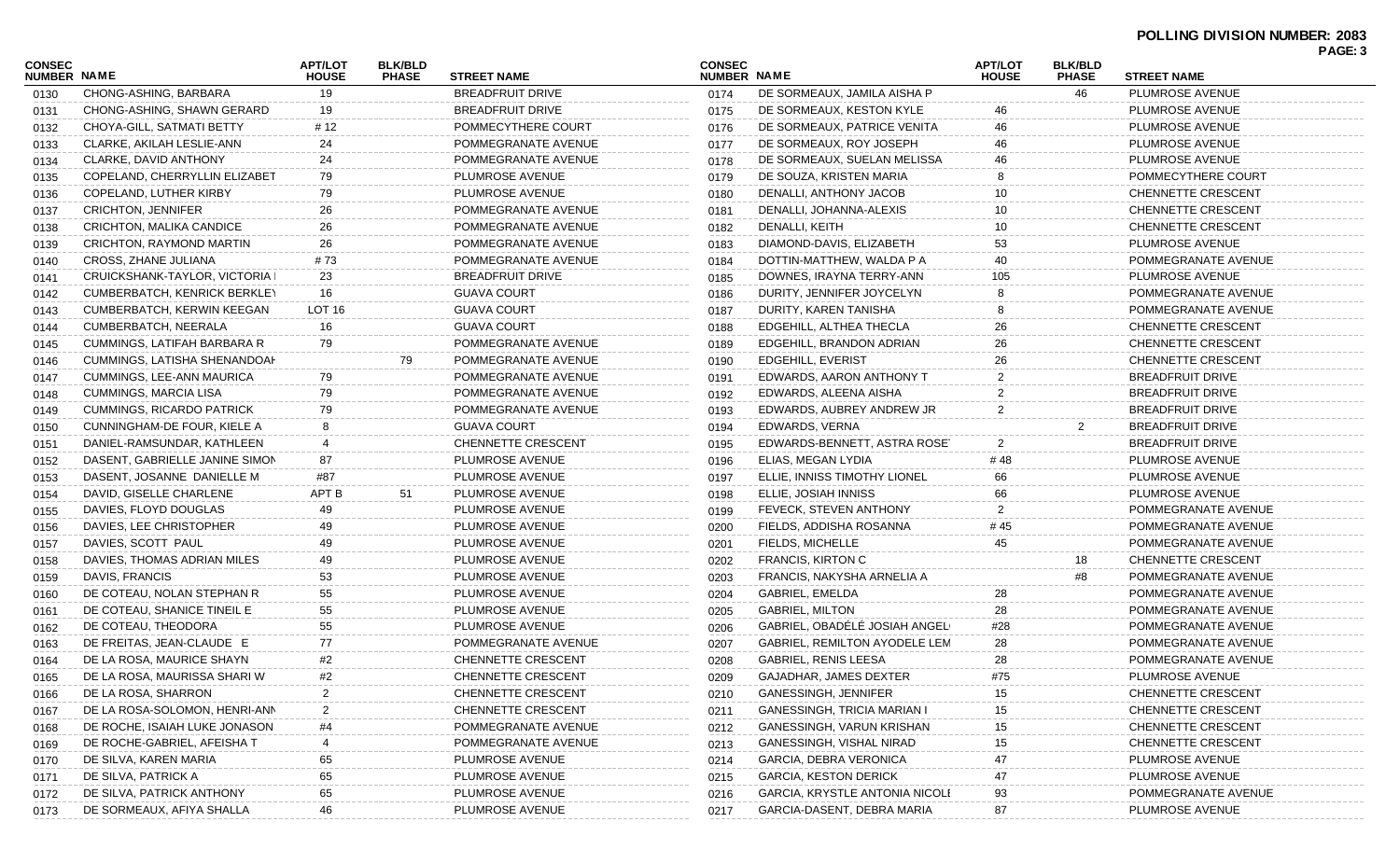| CONSEC<br><b>NUMBER NAME</b> |                                     | <b>APT/LOT</b><br><b>HOUSE</b> | <b>BLK/BLD</b><br><b>PHASE</b> | <b>STREET NAME</b>  | <b>CONSEC</b><br><b>NUMBER NAME</b> |                                | <b>APT/LOT</b><br><b>HOUSE</b> | <b>BLK/BLD</b><br><b>PHASE</b> | <b>STREET NAME</b>        |  |
|------------------------------|-------------------------------------|--------------------------------|--------------------------------|---------------------|-------------------------------------|--------------------------------|--------------------------------|--------------------------------|---------------------------|--|
| 0218                         | GIBBS, YOSEF SHERWYN N              | 16                             |                                | POMMEGRANATE AVENUE | 0262                                | HUNT-LOUIS, PAULINE ALOYSIS    | 16                             |                                | CHENNETTE CRESCENT        |  |
| 0219                         | GIBSON-MITCHELL, SONIA              | 63                             |                                | PLUMROSE AVENUE     | 0263                                | ILOZURIKE, UDOKA EMMANUELLA    | 53                             |                                | POMMEGRANATE AVENUE       |  |
| 0220                         | GILL, DAMIEN COREY VINCENT          | 12                             |                                | POMMECYTHERE COURT  | 0264                                | INNISS, SALAAH ABD'ULLAH M     | 46                             |                                | POMMEGRANATE AVENUE       |  |
| 0221                         | GILL, PAUL ARNOLD SERGIO            | 12                             |                                | POMMECYTHERE COURT  | 0265                                | JACKSON, PHYLLIS               | 12                             |                                | <b>BREADFRUIT DRIVE</b>   |  |
| 0222                         | GILL, RAQUEL IANTHE GENEVIEVE       | 12                             |                                | POMMECYTHERE COURT  | 0266                                | JACOB, TARIQUE ROLLY           | #15                            |                                | POMMEGRANATE AVENUE       |  |
| 0223                         | GILL, RICHARD IAN                   | 847,#12                        |                                | POMMECYTHERE COURT  | 0267                                | JAMES, CECIL CHARLES           |                                | 29                             | POMMEGRANATE AVENUE       |  |
| 0224                         | GODDARD, DANYO MALAKI JAMES         | 49                             |                                | POMMEGRANATE AVENUE | 0268                                | <b>JAMES, KWESI KALONFI</b>    | 101                            |                                | PLUMROSE AVENUE           |  |
| 0225                         | GODDARD, ELIZABETH ZOE              | #49                            |                                | POMMEGRANATE AVENUE | 0269                                | JAMES, RADCLIFFE VERNON        | 101                            |                                | PLUMROSE AVENUE           |  |
| 0226                         | GODDARD, KENNETH PETER              | 49                             |                                | POMMEGRANATE AVENUE | 0270                                | JEREMIAH, ANDIA GLENNESIA      | 25                             |                                | POMMEGRANATE AVENUE       |  |
| 0227                         | GODDARD, MARK DAVID                 | 49                             |                                | POMMEGRANATE AVENUE | 0271                                | JOEFIELD, AARON JEROMY         |                                |                                | POMMEGRANATE AVENUE       |  |
| 0228                         | GODDARD, MICAH KENNETH PETEF        | 49                             |                                | POMMEGRANATE AVENUE | 0272                                | JOEFIELD, JUSTIN JOHN ERROL T  | 57                             |                                | POMMEGRANATE AVENUE       |  |
| 0229                         | GODDARD, SEAN MICHAEL DWAYNI        | 49                             |                                | POMMEGRANATE AVENUE | 0273                                | JOHN, JUNIOR KESTER            | 11                             |                                | POMMECYTHERE COURT        |  |
| 0230                         | GODDARD, SHEILA                     | 49                             |                                | POMMEGRANATE AVENUE | 0274                                | JOHN, PATRICE ALISHA MAKEIDA   | 65                             |                                | POMMEGRANATE AVENUE       |  |
| 0231                         | GODDARD, STACY                      | 49                             |                                | POMMEGRANATE AVENUE | 0275                                | JOHN, RUSSEL CHRISTOPHER       | 11                             |                                | POMMECYTHERE COURT        |  |
| 0232                         | GODEN, SHELDON ANTHONY              |                                |                                | POMMEGRANATE AVENUE | 0276                                | JOHN, STERLING STEFAN          | 11                             |                                | POMMECYTHERE COURT        |  |
| 0233                         | GOODING, OSCAR JOSEPH               | 57                             |                                | PLUMROSE AVENUE     | 0277                                | JOHN, TERRENCE RICARDO         | 11                             |                                | POMMECYTHERE COURT        |  |
| 0234                         | GORDON, ARIEL HANNA                 | #13                            |                                | POMMEGRANATE AVENUE | 0278                                | JOHN-GODDARD, SIMONE RHONDA    | # 65                           |                                | POMMEGRANATE AVENUE       |  |
| 0235                         | GORDON, JOSHUA IYASU                | LP <sub>2</sub>                |                                | POMMEGRANATE AVENUE | 0279                                | JOHNNY, ELIZABETH OLIVE        |                                |                                | POMMECYTHERE COURT        |  |
| 0236                         | GORDON, LYNDON GARTH                | 787                            |                                | POMMEGRANATE AVENUE | 0280                                | JONES, ANDREW                  | 5                              |                                | POMMECYTHERE COURT        |  |
| 0237                         | <b>GRANDISON, RONNETTE BERNADE</b>  | 22                             |                                | POMMEGRANATE AVENUE | 0281                                | JONES, CHERYL ANN              | 12                             |                                | <b>GUAVA COURT</b>        |  |
| 0238                         | <b>GRANDISON, RONNIE DAVE</b>       | 22                             |                                | POMMEGRANATE AVENUE | 0282                                | JONES, CHINWE MICHAELLA        | #12                            |                                | <b>GUAVA COURT</b>        |  |
| 0239                         | <b>GRANDISON, RYNELLE BERNADETT</b> | 22                             |                                | POMMEGRANATE AVENUE | 0283                                | JONES, JONATHAN                | 81                             |                                | PLUMROSE AVENUE           |  |
| 0240                         | GREAVES, AYANA JAMILLA              | 56                             |                                | PLUMROSE AVENUE     | 0284                                | JONES, MAKEIL MATTHEW          | # 6                            |                                | CHENNETTE CRESCENT        |  |
| 0241                         | <b>GREAVES, BRANDON MILES</b>       | 16                             |                                | PLUMROSE AVENUE     | 0285                                | JONES, MARILYN                 | 81                             |                                | PLUMROSE AVENUE           |  |
| 0242                         | GREAVES, CAROL ANGELA THERES        | 20                             |                                | BREADFRUIT DRIVE    | 0286                                | <b>JONES, MAURICE GILBERT</b>  | 17                             |                                | POMMEGRANATE AVENUE       |  |
| 0243                         | GREAVES, DOUGLAS CLAYTON            | 56                             |                                | PLUMROSE AVENUE     | 0287                                | JONES, SADIKIE                 | 81                             |                                | PLUMROSE AVENUE           |  |
| 0244                         | <b>GREAVES, RUNAKO KWESI</b>        | 56                             |                                | PLUMROSE AVENUE     | 0288                                | JONES, SITI SIMONE             | 81                             |                                | PLUMROSE AVENUE           |  |
| 0245                         | <b>GREENIDGE, GRAFTON</b>           | 87                             |                                | POMMEGRANATE AVENUE | 0289                                | JONES-WEEKES, MADISHA MALISS/  |                                |                                | CHENNETTE CRESCENT        |  |
| 0246                         | GUERIN, ROBERT ANDREW               | 83                             |                                | POMMEGRANATE AVENUE | 0290                                | JORDAN, CURTIS KYLE            | 45                             |                                | POMMEGRANATE AVENUE       |  |
| 0247                         | <b>GUERIN, TRUMANNE</b>             | 83                             |                                | POMMEGRANATE AVENUE | 0291                                | JORDAN-ELCOCK, MICHAEL E U     | 24                             |                                | <b>CHENNETTE CRESCENT</b> |  |
| 0248                         | HENRY, LESTRA HAZEL                 | 46                             |                                | CHENNETTE CRESCENT  | 0292                                | JORDAN-ELCOCK, ROSEMARIE ANN   | 24                             |                                | CHENNETTE CRESCENT        |  |
| 0249                         | HERNANDEZ, EMILY CYNTHIA NAON       | -1                             |                                | POMMECYTHERE COURT  | 0293                                | JORDAN-ROBINSON, SIMONE TIFFA  | 45                             |                                | POMMEGRANATE AVENUE       |  |
| 0250                         | HILAIRE, ELMINA MERLE               | 59                             |                                | PLUMROSE AVENUE     | 0294                                | JOSEPH, ALISTAIR               | 9                              |                                | POMMEGRANATE AVENUE       |  |
| 0251                         | HOLDER-JOHN, BERNADETTE             | 11                             |                                | POMMECYTHERE COURT  | 0295                                | JOSEPH, HERBERTSON DONALD      | 41                             |                                | POMMEGRANATE AVENUE       |  |
| 0252                         | HOLLINGSWORTH, WAYNE                | 38                             |                                | CHENNETTE CRESCENT  | 0296                                | JOSEPH, SUE-ELLEN PATRICE L AN | 46                             |                                | POMMEGRANATE AVENUE       |  |
| 0253                         | HOLLOWAY, ALVIN                     | 20                             |                                | POMMEGRANATE AVENUE | 0297                                | JOSEPH-HENRY, JAMILA ONIKHA KE | 69.                            |                                | POMMEGRANATE AVENUE       |  |
| 0254                         | HOLLOWAY, CHRISTINE                 | 20                             |                                | POMMEGRANATE AVENUE | 0298                                | JOSEPH-TAYLOR, SANDRA SUSAN    | 69                             |                                | POMMEGRANATE AVENUE       |  |
| 0255                         | HOLLOWAY, JABARI JELANI J           | 20                             |                                | POMMEGRANATE AVENUE | 0299                                | JOYEAU-GREAVES, MARGARET       | 1026                           |                                | PLUMROSE AVENUE           |  |
| 0256                         | HOLLOWAY, JENELLE JILLIAN           | 20                             |                                | POMMEGRANATE AVENUE | 0300                                | JULIEN, ANDRE SAMUEL           |                                |                                | <b>CHENNETTE CRESCENT</b> |  |
| 0257                         | HOLLOWAY, KAREEM JEVOHN             | 20                             |                                | POMMEGRANATE AVENUE | 0301                                | JULIEN, EARL JOSEPH            |                                |                                | <b>CHENNETTE CRESCENT</b> |  |
| 0258                         | HOMER, CHRISTOPHER JUSTIN J         | 43                             |                                | POMMEGRANATE AVENUE | 0302                                | JULIEN, JONATHON JOEL          | 40                             |                                | CHENNETTE CRESCENT        |  |
| 0259                         | HOMER, KIMBERLY JUSTINA MARIA       | #43                            |                                | POMMEGRANATE AVENUE | 0303                                | <b>JULIEN, PATRICIA EDITH</b>  | 40                             |                                | CHENNETTE CRESCENT        |  |
| 0260                         | HOMER, SOLANGE AURELIA MARIA        | 43                             |                                | POMMEGRANATE AVENUE | 0304                                | KING, BILLY DEE                | #2                             |                                | POMMECYTHERE COURT        |  |
| 0261                         | HOSEIN, JEAN DOOLARIE               | 50                             |                                | POMMEGRANATE AVENUE | 0305                                | KING, CHERINELLE ZALIKA        |                                |                                | POMMECYTHERE COURT        |  |
|                              |                                     |                                |                                |                     |                                     |                                |                                |                                |                           |  |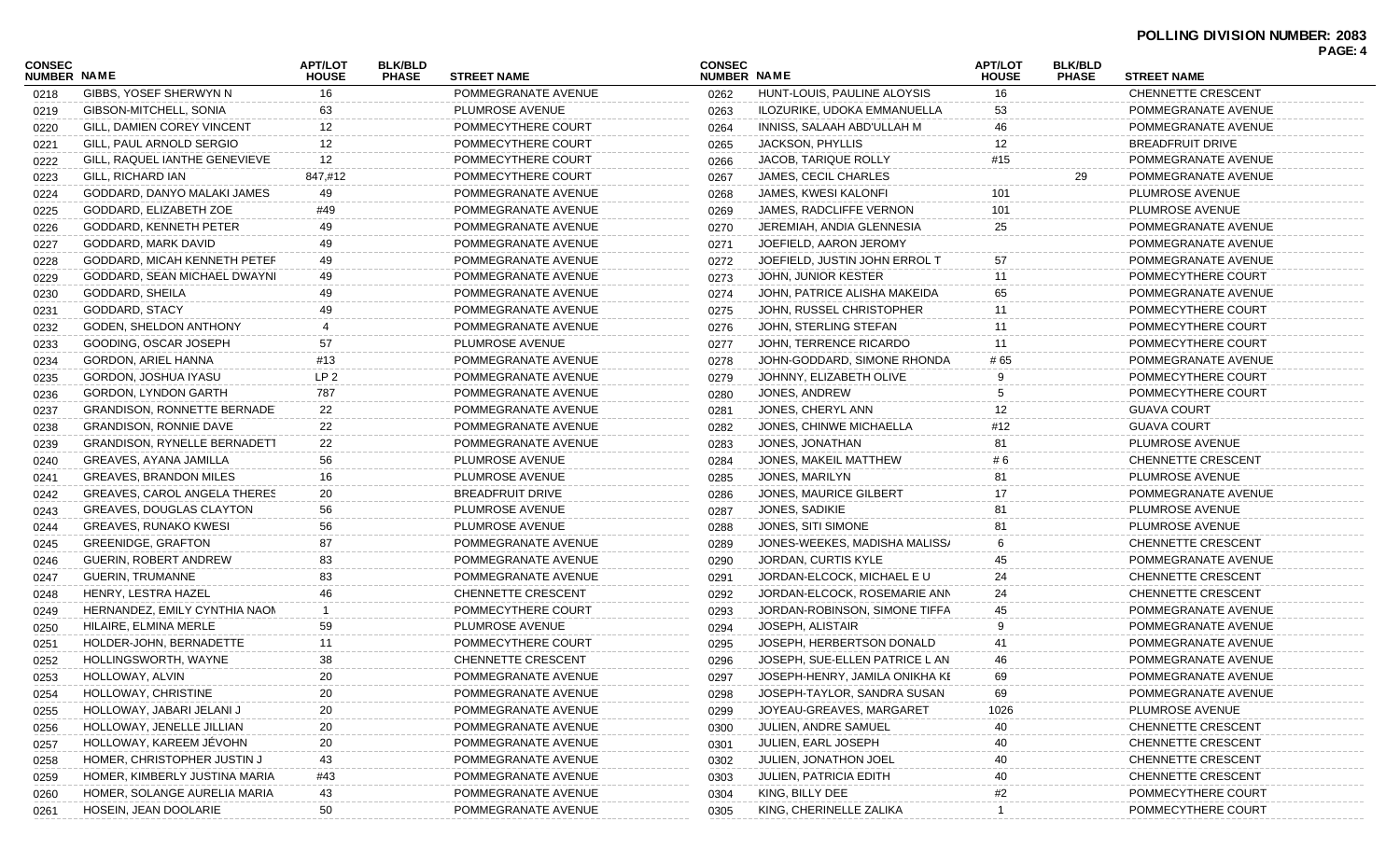| CONSEC<br><b>NUMBER NAME</b> |                               | <b>APT/LOT</b>                 | <b>BLK/BLD</b><br><b>PHASE</b> | <b>STREET NAME</b>        | <b>CONSEC</b><br>NUMBER NAME |                                | <b>APT/LOT</b>                 | <b>BLK/BLD</b> | <b>STREET NAME</b>        | <b>PAGE: 5</b> |
|------------------------------|-------------------------------|--------------------------------|--------------------------------|---------------------------|------------------------------|--------------------------------|--------------------------------|----------------|---------------------------|----------------|
| 0306                         | KING, FRANCIS HOLLY           | <b>HOUSE</b><br>$\overline{1}$ |                                | POMMECYTHERE COURT        | 0350                         | MATTHEW, DANE DENNIS           | <b>HOUSE</b><br>$\overline{7}$ | <b>PHASE</b>   | POMMECYTHERE COURT        |                |
| 0307                         | KING, PATRICE JOY             | $\overline{2}$                 |                                | POMMECYTHERE COURT        | 0351                         | MATTHEW, MICHELE MILLS         | 7                              |                | POMMECYTHERE COURT        |                |
| 0308                         | KING-CUMMINGS, NICOLE WENDY N | 79                             |                                | POMMEGRANATE AVENUE       | 0352                         | MATTHEW, TREVOR HENRY          | 40                             |                | POMMEGRANATE AVENUE       |                |
| 0309                         | KNIGHTS, GARVIN               | #3                             |                                | <b>CHENNETTE CRESCENT</b> | 0353                         | MAYNARD, KEN MALCOLM           | #95                            |                | PLUMROSE AVENUE           |                |
| 0310                         | LA ROCHE, KYLE BRIAN          | 89                             |                                | POMMEGRANATE AVENUE       | 0354                         | MC DONALD, JANETTE             | 91                             |                | POMMEGRANATE AVENUE       |                |
|                              | LALLA, JO ANN                 | 30                             |                                | <b>CHENNETTE CRESCENT</b> | 0355                         | MC INTYRE, SHRADAH KAFI YOKO   | 48                             |                | CHENNETTE CRESCENT        |                |
| 0311                         | LALLA, STERLING MICHAEL       |                                | 83                             | PLUMROSE AVENUE           |                              | MC KELLAR-THORNE, YOLANDA      | 13                             |                | <b>CHENNETTE CRESCENT</b> |                |
| 0312                         |                               |                                |                                | <b>GUAVA COURT</b>        | 0356                         |                                | 50                             |                | POMMEGRANATE AVENUE       |                |
| 0313                         | LAMY, FRANCES FRANCISCA       | #14<br>596                     |                                | PLUMROSE AVENUE           | 0357                         | MC PHERSON, RODNEY             | 50                             |                |                           |                |
| 0314                         | LEE QUAY, ANASTACIA CARMEN M  |                                |                                |                           | 0358                         | MC PHERSON, ROSANNA            |                                |                | POMMEGRANATE AVENUE       |                |
| 0315                         | LEGERTON, JAN                 | 10                             |                                | POMMECYTHERE COURT        | 0359                         | MEDINA, AINSLEY                | 3                              |                | POMMEGRANATE AVENUE       |                |
| 0316                         | LEGERTON, JENELLE PERNELLA    | 10                             |                                | POMMECYTHERE COURT        | 0360                         | MEDINA, CANDACE CARA           |                                | 3              | POMMEGRANATE AVENUE       |                |
| 0317                         | LEGERTON, LISA                | 10                             |                                | POMMECYTHERE COURT        | 0361                         | MEDINA, JUSTIN ANTHONY         | 3                              |                | POMMEGRANATE AVENUE       |                |
| 0318                         | LEGERTON, QUINCY              | 10                             |                                | POMMECYTHERE COURT        | 0362                         | <b>MEDINA, NICHOLAS HENRY</b>  | 3                              |                | POMMEGRANATE AVENUE       |                |
| 0319                         | LEGERTON, SHELDON             | 10                             |                                | POMMECYTHERE COURT        | 0363                         | MEDINA, TRUDI JUANITA THERESA  | 3                              |                | POMMEGRANATE AVENUE       |                |
| 0320                         | LEGERTON, YVONNE              | 10                             |                                | POMMECYTHERE COURT        | 0364                         | <b>MENDES, ANTHONY FRANCIS</b> | 20                             |                | CHENNETTE CRESCENT        |                |
| 0321                         | LESLIE, SHELDON ALDONO        | 86                             |                                | PLUMROSE AVENUE           | 0365                         | MENDES, HELEN                  | 20                             |                | <b>CHENNETTE CRESCENT</b> |                |
| 0322                         | LORD, NEPHU                   | #8                             |                                | POMMEGRANATE AVENUE       | 0366                         | MENDES, KARRYL ANNE            | 20                             |                | <b>CHENNETTE CRESCENT</b> |                |
| 0323                         | LORDE-YAWCHING, ANTOINETTE C  | 8                              |                                | POMMEGRANATE AVENUE       | 0367                         | <b>MENDES, KENNETH ANTHONY</b> | 20                             |                | CHENNETTE CRESCENT        |                |
| 0324                         | LOUIS, ANTHONY STEPHEN        | 16                             |                                | <b>CHENNETTE CRESCENT</b> | 0368                         | MILLER, ANDERSON GERVON JOSE   | 25                             |                | POMMEGRANATE AVENUE       |                |
| 0325                         | LOUIS, KENDELL STEPHEN        | 16                             |                                | <b>CHENNETTE CRESCENT</b> | 0369                         | MILLER, GERALD ESIE ISRAEL     | 25                             |                | POMMEGRANATE AVENUE       |                |
| 0326                         | LOUIS, KIMBERLY ANNELEISE     | 16                             |                                | CHENNETTE CRESCENT        | 0370                         | MILLER, GLENN VICTOR           | 25                             |                | POMMEGRANATE AVENUE       |                |
| 0327                         | LOUIS, NIKKITA ANELLA         | 16                             |                                | CHENNETTE CRESCENT        | 0371                         | MILLS, PAUL JOSEPH AUGUSTINE   | 27                             |                | POMMEGRANATE AVENUE       |                |
| 0328                         | LUCESS-JAMES, MARIA           | 29                             |                                | POMMEGRANATE AVENUE       | 0372                         | MITCHELL, ADRIEL JOHANN        | 47                             |                | POMMEGRANATE AVENUE       |                |
| 0329                         | LUCIO, KEVIN CHRISTOPHER      | 91                             |                                | PLUMROSE AVENUE           | 0373                         | MITCHELL, ELIAS DAVID ELI      | 63                             |                | PLUMROSE AVENUE           |                |
| 0330                         | LUCIO, RENNETTA ALETHA H      | 91                             |                                | PLUMROSE AVENUE           | 0374                         | MITCHELL, ELIAS MICAH          | #63                            |                | PLUMROSE AVENUE           |                |
| 0331                         | LUE QUI, YVETTE SHARON        | 44                             |                                | <b>CHENNETTE CRESCENT</b> | 0375                         | MITCHELL, ELTER VERTELLA       | 47                             |                | POMMEGRANATE AVENUE       |                |
| 0332                         | LUTCHMAN, CHANDRA             | 41                             |                                | POMMEGRANATE AVENUE       | 0376                         | MITCHELL, SAFIA ABIGAIL K      | 47                             |                | POMMEGRANATE AVENUE       |                |
| 0333                         | LUTCHMAN, DIPCHAND            | 41                             |                                | POMMEGRANATE AVENUE       | 0377                         | MITCHELL, SHINELL JADA STACY   | # 47                           |                | POMMEGRANATE AVENUE       |                |
| 0334                         | LYNCH, FITZROY                |                                |                                | <b>BREADFRUIT DRIVE</b>   | 0378                         | MITCHELL, STEVE AARON          | 47                             |                | POMMEGRANATE AVENUE       |                |
| 0335                         | LYNCH, TIANNA AMANDA          | 8                              |                                | <b>BREADFRUIT DRIVE</b>   | 0379                         | MODESTE, DIANNE MARIE          | 77                             |                | POMMEGRANATE AVENUE       |                |
| 0336                         | LYNCH, YVONNE                 | #8                             |                                | <b>BREADFRUIT DRIVE</b>   | 0380                         | MODESTE, KAREEM-AKIL JOMO      | 21                             |                | POMMEGRANATE AVENUE       |                |
| 0337                         | MALCHAN-BENNY, GEMMA          | 61                             |                                | PLUMROSE AVENUE           | 0381                         | MODESTE, TRICIA DEISHA         | 10                             |                | POMMECYTHERE COURT        |                |
| 0338                         | MANNETTE, TONJA-MELANIE CRYS  | 8                              |                                | <b>GUAVA COURT</b>        | 0382                         | MOLINET, GLADSTONE GABRIEL     | 17                             |                | POMMEGRANATE AVENUE       |                |
| 0339                         | MARCANO-ALEXANDER, LINSEA L   | 55                             |                                | POMMEGRANATE AVENUE       | 0383                         | MOLLIGAN, AIDA JANNINE NANYANI |                                |                | BREADFRUIT DRIVE          |                |
| 0340                         | MARSHALL, AKILAH EARTHA KAY   | 21                             |                                | CHENNETTE CRESCENT        | 0384                         | MOLLIGAN, ANTONIO REUBEN       | 71                             |                | PLUMROSE AVENUE           |                |
| 0341                         | MARSHALL, LUCILLE             | 14                             |                                | POMMEGRANATE AVENUE       | 0385                         | MOLLIGAN, HONORIA              | 71                             |                | PLUMROSE AVENUE           |                |
| 0342                         | MARSHALL, PRISGA WILFRED      | 14                             |                                | POMMEGRANATE AVENUE       | 0386                         | MOLLIGAN, KAMILA               |                                |                | <b>BREADFRUIT DRIVE</b>   |                |
| 0343                         | MARSHALL, SHARIFA LATEEFAH A  | 6                              |                                | <b>GUAVA COURT</b>        | 0387                         | MOLLIGAN, LORENZO ADRIAN       | 71                             |                | PLUMROSE AVENUE           |                |
| 0344                         | MARTIN, MELANESIA             | 29                             |                                | CHENNETTE CRESCENT        | 0388                         | MOLLIGAN, MANJAHRO LUKMAN MU   |                                |                | <b>BREADFRUIT DRIVE</b>   |                |
| 0345                         | <b>MARTIN, MICKELA FAITH</b>  | #83                            |                                | PLUMROSE AVENUE           | 0389                         | MOORE, SHELDON ROGER           | 97                             |                | POMMEGRANATE AVENUE       |                |
|                              | MARTINEZ, DAMIAN PAUL         | 22                             |                                | <b>BREADFRUIT DRIVE</b>   |                              | <b>MORRIS, GLORIA</b>          | 16                             |                | <b>BREADFRUIT DRIVE</b>   |                |
| 0346                         | MARTINEZ, DONNA THERESA       | 22                             |                                | <b>BREADFRUIT DRIVE</b>   | 0390                         | MORTLEY, JOAN ANNETTE          | 31                             |                | <b>CHENNETTE CRESCENT</b> |                |
| 0347                         | MATTHEW, CHEYNE WINZIE ANNE   | 40                             |                                | POMMEGRANATE AVENUE       | 0391                         | MORTLEY, LAVERNE ANN           |                                |                | CHENNETTE CRESCENT        |                |
| 0348                         |                               |                                |                                | POMMEGRANATE AVENUE       | 0392                         | MOSES, BERNICE WILMA           | 31                             |                | PLUMROSE AVENUE           |                |
| 0349                         | MATTHEW, CHEZEV ZURI VERONIC/ | 40                             |                                |                           | 0393                         |                                | 89                             |                |                           |                |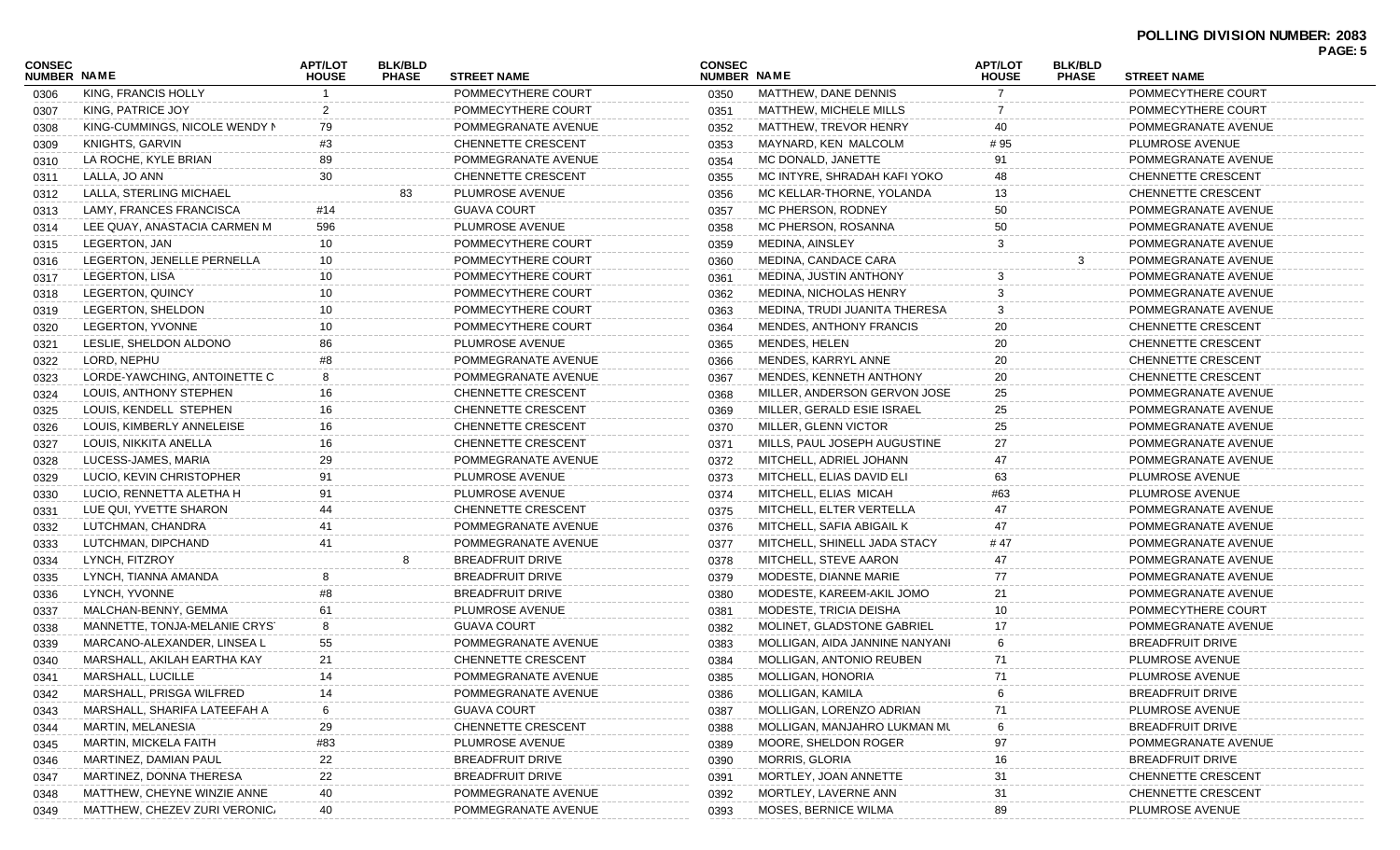## **POLLING DIVISION NUMBER: 2083 PAGE: 6**

| CONSEC<br><b>NUMBER NAME</b> |                                | <b>APT/LOT</b><br><b>HOUSE</b> | <b>BLK/BLD</b><br><b>PHASE</b> | <b>STREET NAME</b>        | <b>CONSEC</b><br><b>NUMBER NAME</b> |                               | <b>APT/LOT</b><br><b>HOUSE</b> | <b>BLK/BLD</b><br><b>PHASE</b> | <b>STREET NAME</b>        |  |
|------------------------------|--------------------------------|--------------------------------|--------------------------------|---------------------------|-------------------------------------|-------------------------------|--------------------------------|--------------------------------|---------------------------|--|
| 0394                         | MOSES, STEVE WINSTON           | 89                             |                                | PLUMROSE AVENUE           | 0438                                | PHIPPS, HUGH                  | 30                             |                                | POMMEGRANATE AVENUE       |  |
| 0395                         | MOUTTET, FRANCOIS JUDE         |                                |                                | PLUMROSE AVENUE           | 0439                                | PHIPPS, JAMEEL SHAUN          |                                |                                | POMMEGRANATE AVENUE       |  |
| 0396                         | MOUTTET, PATRICE MICHELE       | 85                             |                                | PLUMROSE AVENUE           | 0440                                | PHIPPS, SASHA KAFI            | 30                             |                                | POMMEGRANATE AVENUE       |  |
| 0397                         | MURRAY, CECIL PHILLIP          | #21                            |                                | POMMEGRANATE AVENUE       | 0441                                | PIERRE-DAVID, LUCIA FRANCES   |                                | #54                            | PLUMROSE AVENUE           |  |
| 0398                         | MURRAY, CHRISTON JERMEIN       | 21                             |                                | POMMEGRANATE AVENUE       | 0442                                | POWER, NADINE HEATHER-ANN     | 7                              |                                | POMMECYTHERE COURT        |  |
| 0399                         | MURRAY, DWIGHT EVANS           | 103                            |                                | PLUMROSE AVENUE           | 0443                                | PRESCOD, KESTER GIFFORD       | 10                             |                                | POMMEGRANATE AVENUE       |  |
| 0400                         | NANCIS, ANDERSON EDWARD        |                                |                                | <b>GUAVA COURT</b>        | 0444                                | QUINTERO TRINIDAD, SHARON C   | 35                             |                                | POMMEGRANATE AVENUE       |  |
| 0401                         | NANCIS, HENRY                  |                                |                                | <b>GUAVA COURT</b>        | 0445                                | QUOW-HORSFORD, ALICIA BEVERL  | 67                             |                                | POMMEGRANATE AVENUE       |  |
| 0402                         | NICHOLAS, AFIBA KESTON         |                                |                                | POMMECYTHERE COURT        | 0446                                | RAGBIR, GEROLD HERMAN         | #39                            |                                | PLUMROSE AVENUE           |  |
| 0403                         | NICHOLAS, JABEZ ALEXANDER L    | 95                             |                                | POMMEGRANATE AVENUE       | 0447                                | RAGBIR, LORRAINE MARCIA       | 39                             |                                | PLUMROSE AVENUE           |  |
| 0404                         | NICHOLAS, KEISHA DENIELLE N    | 95                             |                                | POMMEGRANATE AVENUE       | 0448                                | RAGBIR, MONIQUE SUZANNE       | 39                             |                                | PLUMROSE AVENUE           |  |
| 0405                         | NICHOLAS, TIFFANY STACEY A     | #95                            |                                | POMMEGRANATE AVENUE       | 0449                                | RAGBIR, YVETTE ROSALIE        | 39                             |                                | PLUMROSE AVENUE           |  |
| 0406                         | NICHOLAS-SPEARS, DEBORAH       | 95                             |                                | POMMEGRANATE AVENUE       | 0450                                | RAMPERSAUD, LYSTRA ELIZABETH  | # 10                           |                                | <b>GUAVA COURT</b>        |  |
| 0407                         | NOEL, ANGELA                   | 9                              |                                | POMMEGRANATE AVENUE       | 0451                                | RAMPERSAUD, RUDRANATH BRIAN   | 10                             |                                | <b>GUAVA COURT</b>        |  |
| 0408                         | OJURO, MALACHY NNAMDI          | #19                            |                                | POMMEGRANATE AVENUE       | 0452                                | RAMPERSAUD, SABRINA ELIZABETI | 10                             |                                | <b>GUAVA COURT</b>        |  |
| 0409                         | OKOLO, VERINTON CHUKWUBUEZE    | #67                            |                                | POMMEGRANATE AVENUE       | 0453                                | RAMPERSAUD, VISHRAM           | 10                             |                                | <b>GUAVA COURT</b>        |  |
| 0410                         | OLIVER, HUGH ANTHONY           | 95                             |                                | PLUMROSE AVENUE           | 0454                                | RAMSAJAN, KURLENE LOIS        | #25                            |                                | CHENNETTE CRESCENT        |  |
| 0411                         | OLLIVIERRE, DERYCK MICHAEL     | # 27                           |                                | POMMEGRANATE AVENUE       | 0455                                | RAMSAJAN, MICHAEL             | LPA/56 #25                     |                                | CHENNETTE CRESCENT        |  |
| 0412                         | ORR, DONNA-LEE SIMONE          | 10                             |                                | POMMEGRANATE AVENUE       | 0456                                | RAMSAJAN, SHIRLEY ROSANNA     | LPA/56 #25                     |                                | CHENNETTE CRESCENT        |  |
| 0413                         | OVID, AINSWORTH ANDREW A       | 36                             |                                | CHENNETTE CRESCENT        | 0457                                | RAMSUNDAR, PALLANT SATNARINE  | #4                             |                                | CHENNETTE CRESCENT        |  |
| 0414                         | OVID, JAY ALEXANDER            | 36                             |                                | CHENNETTE CRESCENT        | 0458                                | RICHARDS-LA ROCHE, CHERYL ANN | 89                             |                                | POMMEGRANATE AVENUE       |  |
| 0415                         | OVID, LESLIE THAIS             | 36                             |                                | <b>CHENNETTE CRESCENT</b> | 0459                                | RICHARDSON, THERESA           |                                |                                | POMMEGRANATE AVENUE       |  |
| 0416                         | PACHECO, AVON MARIE            | 95                             |                                | PLUMROSE AVENUE           | 0460                                | ROACH, GAIL                   | 21                             |                                | POMMEGRANATE AVENUE       |  |
| 0417                         | PACHECO, DIANE DAMIEN          | 95                             |                                | PLUMROSE AVENUE           | 0461                                | ROBINSON, ARTHUR FERDINAND    | #32                            |                                | POMMEGRANATE AVENUE       |  |
| 0418                         | PACHECO, STANLEY COLLIN        | 95                             |                                | PLUMROSE AVENUE           | 0462                                | ROBINSON, MEKHI RAHEEM ATHIRS | 32                             |                                | POMMEGRANATE AVENUE       |  |
| 0419                         | PACHECO, STANLEY MAXIME        | 95                             |                                | PLUMROSE AVENUE           | 0463                                | ROCKE, MARC-ANDRE SIMON       | 36                             |                                | POMMEGRANATE AVENUE       |  |
| 0420                         | PANTIN, HILARY MACRINA         | 32                             |                                | <b>CHENNETTE CRESCENT</b> | 0464                                | ROCKE, NICOLE Y               | 36                             |                                | POMMEGRANATE AVENUE       |  |
| 0421                         | PARKS-ST ROSE, ANESIA VERSEL T | 6                              |                                | POMMECYTHERE COURT        | 0465                                | RODNEY, CYNTHIA               | 34                             |                                | CHENNETTE CRESCENT        |  |
| 0422                         | PARKS-WOODRUFFE, CHELCI AKIF/  | 6                              |                                | POMMECYTHERE COURT        | 0466                                | RODRIGUEZ, JESUS LEON         | 12                             |                                | POMMEGRANATE AVENUE       |  |
| 0423                         | PAUL, LAUREL                   | 3                              |                                | POMMECYTHERE COURT        | 0467                                | RODRIGUEZ, KRISTOFF IMMANUEL  | # 12                           |                                | POMMEGRANATE AVENUE       |  |
| 0424                         | PAYNE, JEANNETTE               | 10                             |                                | <b>BREADFRUIT DRIVE</b>   | 0468                                | RODRIGUEZ-HENRY, RAE-ANN SHA  | 12                             |                                | POMMEGRANATE AVENUE       |  |
| 0425                         | PENNY, BREANNA NATASHA         | #83                            |                                | PLUMROSE AVENUE           | 0469                                | RODRIGUEZ-MARTIN, CANDACE RIS | 12                             |                                | POMMEGRANATE AVENUE       |  |
| 0426                         | PEREIRA, CHINAKA PAULA T       | 2                              |                                | POMMECYTHERE COURT        | 0470                                | RUSSELL, DABRIA MAKALA        | 37                             |                                | POMMEGRANATE AVENUE       |  |
| 0427                         | PEREIRA, IZRAC RONALD          | 2                              |                                | POMMECYTHERE COURT        | 0471                                | RUSSELL, STACY KATHY-ANN      | 37                             |                                | POMMEGRANATE AVENUE       |  |
| 0428                         | PEREIRA, JUNIOR EDMUND         | 7                              |                                | POMMEGRANATE AVENUE       | 0472                                | SAMPSON, LYSTRA               | 36                             |                                | <b>CHENNETTE CRESCENT</b> |  |
| 0429                         | PEREIRA, PATRICIA ANTOINETTE   | #2                             |                                | POMMECYTHERE COURT        | 0473                                | SAMPSON-HAZEL, JEANNIE A      | 12                             |                                | POMMEGRANATE AVENUE       |  |
| 0430                         | PEREIRA, ROSEMARY              |                                |                                | POMMEGRANATE AVENUE       | 0474                                | SAMUEL, NATALIE JOLLYNA       |                                |                                | <b>BREADFRUIT DRIVE</b>   |  |
| 0431                         | PETERS-CLARKE, ELEANOR C       | 24                             |                                | POMMEGRANATE AVENUE       | 0475                                | SAMUEL, RHODA VICTORIA        | #59                            |                                | POMMEGRANATE AVENUE       |  |
|                              | PHILIP, HAMMOND NATHANIEL      | 11                             |                                | POMMEGRANATE AVENUE       | 0476                                | SANCHEZ, MARIA                | 73                             |                                | PLUMROSE AVENUE           |  |
| 0432                         | PHILLIP, CRYSTAL ISABEL        | 49                             |                                | PLUMROSE AVENUE           | 0477                                | <b>SEATON, BERTRAND</b>       |                                |                                | <b>CHENNETTE CRESCENT</b> |  |
| 0433                         | PHILLIP, GARVIN DEAN           | 17                             |                                | CHENNETTE CRESCENT        | 0478                                | SEATON, JOY                   |                                |                                | <b>CHENNETTE CRESCENT</b> |  |
| 0434                         | PHILLIP, HAYDEN CANUTE         | 42                             |                                | POMMEGRANATE AVENUE       |                                     | SHALLOWE, ATALANTA TAMARA NIC |                                |                                | PLUMROSE AVENUE           |  |
| 0435                         | PHILLIP, HAYDEN ROGER          | 42                             |                                | POMMEGRANATE AVENUE       | 0479                                | SHALLOWE, B'JON NAYLAN TED    |                                | 69                             | PLUMROSE AVENUE           |  |
| 0436                         |                                |                                |                                |                           | 0480                                | SHAND-HOLLOWAY, SHARON F      | # 69                           |                                |                           |  |
| 0437                         | PHILLIP, JUDITH MICHELLE       | 42                             |                                | POMMEGRANATE AVENUE       | 0481                                |                               | 20                             |                                | POMMEGRANATE AVENUE       |  |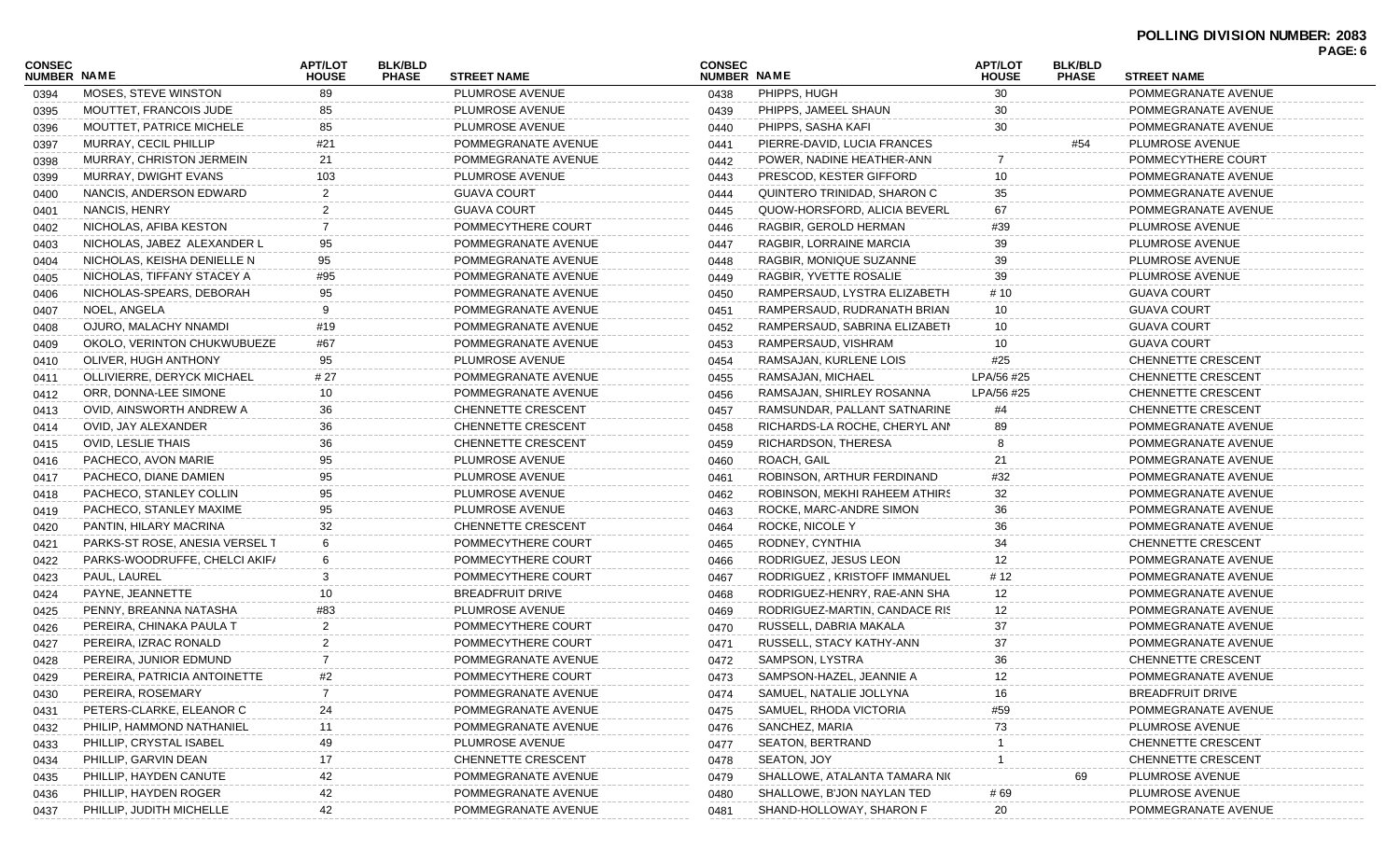## **POLLING DIVISION NUMBER: 2083**

|                         |                              |                                 |                                |                                |                           | PAGE: 7 |
|-------------------------|------------------------------|---------------------------------|--------------------------------|--------------------------------|---------------------------|---------|
| <b>STREET NAME</b>      | <b>CONSEC</b><br>NUMBER NAME |                                 | <b>APT/LOT</b><br><b>HOUSE</b> | <b>BLK/BLD</b><br><b>PHASE</b> | <b>STREET NAME</b>        |         |
| POMMEGRANATE AVENUE     | 0526                         | WALDRON, WINSTON                | # 14                           |                                | <b>BREADFRUIT DRIVE</b>   |         |
| CHENNETTE CRESCENT      | 0527                         | WARD, CHARLES FRANKLIN          |                                |                                | <b>CHENNETTE CRESCENT</b> |         |
| CHENNETTE CRESCENT      | 0528                         | WATKINS, BERTRAND DERECK        | 59                             |                                | POMMEGRANATE AVENUE       |         |
| POMMEGRANATE AVENUE     | 0529                         | WATKINS, CHERON DOMINIQUE       | 59                             |                                | POMMEGRANATE AVENUE       |         |
| <b>BREADFRUIT DRIVE</b> | 0530                         | WATKINS, DERRON CHRISTOPHER     | 59                             |                                | POMMEGRANATE AVENUE       |         |
| <b>BREADFRUIT DRIVE</b> | 0531                         | WATKINS, NICOLAS STEPHEN HOR/   | #59                            |                                | POMMEGRANATE AVENUE       |         |
| POMMEGRANATE AVENUE     | 0532                         | WEEKES, TISCHA-STACY SPARKLE    | 8                              |                                | <b>GUAVA COURT</b>        |         |
| PLUMROSE AVENUE         | 0533                         | <b>WELLS, LAWRENCE THURAIN</b>  | 51                             |                                | POMMEGRANATE AVENUE       |         |
| POMMEGRANATE AVENUE     | 0534                         | WILLIAMS, KAASHIF PAUL          |                                |                                | <b>GUAVA COURT</b>        |         |
| PLUMROSE AVENUE         | 0535                         | <b>WILLIAMS, VEREN MICAH</b>    |                                |                                | <b>CHENNETTE CRESCENT</b> |         |
| POMMECYTHERE COURT      | 0536                         | WILLIAMS-BANNISTER, ZEPHYRENE   |                                |                                | <b>GUAVA COURT</b>        |         |
| POMMEGRANATE AVENUE     | 0537                         | WILLIAMS-GREENIDGE, MARTHA E    | 87                             |                                | POMMEGRANATE AVENUE       |         |
| POMMEGRANATE AVENUE     | 0538                         | WILLIAMS-OLLIVIERRE, SEANETTE ! | #27                            |                                | POMMEGRANATE AVENUE       |         |
| POMMEGRANATE AVENUE     | 0539                         | WILLIAMS-SEALEY, JOAN           | 22                             |                                | CHENNETTE CRESCENT        |         |
| POMMECYTHERE COURT      | 0540                         | WINTER, JASON DAVID             | 21                             |                                | <b>CHENNETTE CRESCENT</b> |         |
| POMMECYTHERE COURT      | 0541                         | WONG, CHANDRA DOOLARIE          | #67                            |                                | PLUMROSE AVENUE           |         |
| POMMECYTHERE COURT      | 0542                         | WONG, RICARDO YOW CHONG         | 67                             |                                | PLUMROSE AVENUE           |         |
|                         |                              |                                 |                                |                                |                           |         |

| <b>CONSEC</b><br>NUMBER NAME |                               | <b>APT/LOT</b><br><b>HOUSE</b> | <b>BLK/BLD</b><br><b>PHASE</b> | <b>STREET NAME</b>        |
|------------------------------|-------------------------------|--------------------------------|--------------------------------|---------------------------|
| 0482                         | SHIRLEY, MARGELA MONIFA       | 75                             |                                | POMMEGRANATE AVENUE       |
| 0483                         | SIMON, STEVE                  | 46                             |                                | CHENNETTE CRESCENT        |
| 0484                         | SIMPSON, KELLY TRISHA         | 14                             |                                | CHENNETTE CRESCENT        |
| 0485                         | SINASWEE, JOVAN JABARI        | 85                             |                                | POMMEGRANATE AVENUE       |
| 0486                         | SINNETTE, GILBERT             | 21                             |                                | <b>BREADFRUIT DRIVE</b>   |
| 0487                         | SINNETTE, GLORIA              |                                | 21                             | <b>BREADFRUIT DRIVE</b>   |
| 0488                         | SMITH, PRENELLA KRISTY        | 51                             |                                | POMMEGRANATE AVENUE       |
| 0489                         | SOBERS, SILYCAR SHANTEL       | 95                             |                                | PLUMROSE AVENUE           |
| 0490                         | SPENCE, CURTRA THESSA         | 22                             |                                | POMMEGRANATE AVENUE       |
| 0491                         | ST ANGE, CAMILLE ELISHA       | 53                             |                                | PLUMROSE AVENUE           |
| 0492                         | ST ROSE, FELIX LARRY          | 6                              |                                | POMMECYTHERE COURT        |
| 0493                         | STEPHEN, EDISON               | 1                              |                                | POMMEGRANATE AVENUE       |
| 0494                         | STEPHEN, GISELLE ELIZABETH    | $\mathbf{1}$                   |                                | POMMEGRANATE AVENUE       |
| 0495                         | STEPHEN, ZACHARY ALEXANDER    | #1                             |                                | POMMEGRANATE AVENUE       |
| 0496                         | STEPHENS, ABIGAIL DANIELLA    | #2                             |                                | POMMECYTHERE COURT        |
| 0497                         | STEPHENS, D'ANGELO CM         | #2                             |                                | POMMECYTHERE COURT        |
| 0498                         | STEPHENS, LESHAN JOYANN       |                                | $\overline{2}$                 | POMMECYTHERE COURT        |
| 0499                         | STERLING, SUBENO              | #75                            |                                | POMMEGRANATE AVENUE       |
| 0500                         | STEVENSON, DONALD BENJAMIN D  | 46                             |                                | CHENNETTE CRESCENT        |
| 0501                         | STRACHAN-SHALLOWE, NICOLE     | 69                             |                                | PLUMROSE AVENUE           |
| 0502                         | STRAKER-LASHLEY, ALLISON JUDY | #44                            |                                | <b>CHENNETTE CRESCENT</b> |
| 0503                         | SYLVESTER, KENDRA ALISHA      | 81                             |                                | POMMEGRANATE AVENUE       |
| 0504                         | SYLVESTER, KENWYN ALEXANDER   | 81                             |                                | POMMEGRANATE AVENUE       |
| 0505                         | SYLVESTER, KRISTOPHER ANDREV  | 81                             |                                | POMMEGRANATE AVENUE       |
| 0506                         | SYMS, CHRISTOPHER JOSEPH ALVI | #11                            |                                | <b>CHENNETTE CRESCENT</b> |
| 0507                         | SYMS, RAYMOND GEORGE          | 11                             |                                | CHENNETTE CRESCENT        |
| 0508                         | SYMS, TRICIA                  |                                | 11                             | CHENNETTE CRESCENT        |
| 0509                         | TAYLOR, CHRYSTON WAYNE        |                                | 69                             | POMMEGRANATE AVENUE       |
| 0510                         | TAYLOR, SHELDON MICHAEL       | 23                             |                                | <b>BREADFRUIT DRIVE</b>   |
| 0511                         | TAYLOR, STEPHAN ISAIAH        | 23                             |                                | <b>BREADFRUIT DRIVE</b>   |
| 0512                         | TAYLOR-O'BRIEN, CRYSTAL CHERY | 69                             |                                | POMMEGRANATE AVENUE       |
| 0513                         | THOMAS, CECIL WOODROW         | $\mathbf{1}$                   |                                | POMMECYTHERE COURT        |
| 0514                         | THOMAS, CHRISTOPHER JOSEPH    | #28                            |                                | CHENNETTE CRESCENT        |
| 0515                         | THOMAS, CLAIR MARGARET        | 28                             |                                | CHENNETTE CRESCENT        |
| 0516                         | THOMAS, DELORIS               | 1                              |                                | POMMECYTHERE COURT        |
| 0517                         | THOMAS, WAYNE ANTHONY         | 1                              |                                | POMMECYTHERE COURT        |
| 0518                         | THOMAS-GREIG, TANYA RENEE     | 1                              |                                | POMMECYTHERE COURT        |
| 0519                         | THORNE, ARTHUR                | 21                             |                                | <b>BREADFRUIT DRIVE</b>   |
| 0520                         | TONEY-GOODING, MARCIA P       | 51                             |                                | PLUMROSE AVENUE           |
| 0521                         | VILLAROEL, KEVON CHARLESTON   | 57                             |                                | PLUMROSE AVENUE           |
| 0522                         | VINCENT, CHARLES ALEXANDER    | #7                             |                                | POMMEGRANATE AVENUE       |
| 0523                         | WALCOTT, GLENDA               | 12                             |                                | CHENNETTE CRESCENT        |
| 0524                         | WALCOTT, LATOYA ARIELLE E     | #83                            |                                | PLUMROSE AVENUE           |
| 0525                         | WALDRON, EMMANUELA            | 14                             |                                | <b>BREADFRUIT DRIVE</b>   |
|                              |                               |                                |                                |                           |